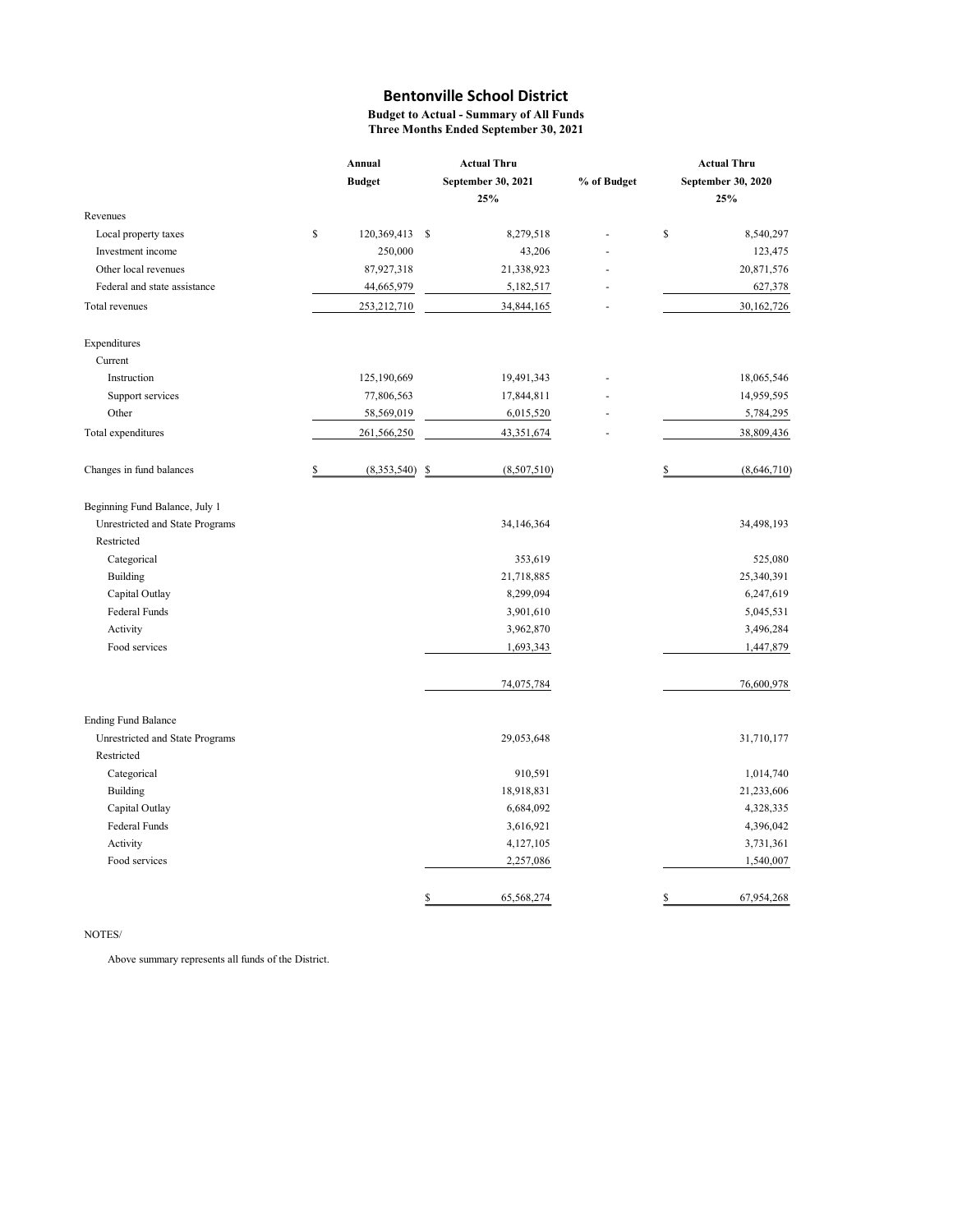#### Budget to Actual - Operating Funds 1, 2, and 4 Three Months Ended September 30, 2021

|                                       | Annual       |                 |    | <b>Actual Thru</b>        |                          |              | <b>Actual Thru</b>        |  |
|---------------------------------------|--------------|-----------------|----|---------------------------|--------------------------|--------------|---------------------------|--|
|                                       |              | <b>Budget</b>   |    | September 30, 2021<br>25% | % of Budget              | <b>Notes</b> | September 30, 2020<br>25% |  |
| Revenues                              |              |                 |    |                           |                          |              |                           |  |
| Property Taxes - July - December      | \$           | 47,387,229      | -S | 7,634,973                 | 16.1%                    |              | \$<br>7,662,332           |  |
| Property Taxes - January - June       |              | 59,184,125      |    |                           | $0.0\%$                  |              |                           |  |
| Property Taxes - Delinquent           |              | 4,446,203       |    | 273,933                   | 6.2%                     |              | 493,799                   |  |
| Other Local Taxes                     |              | 4,768,141       |    | 43,782                    | 0.9%                     |              | 55,694                    |  |
| Interest                              |              | 250,000         |    | 43,206                    | 17.3%                    |              | 123,475                   |  |
| Child Care                            |              | 2,692,108       |    | 712,103                   | 26.5%                    |              | 549,108                   |  |
| Other Local Sources                   |              | 1,263,640       |    | 611,048                   | 48.4%                    |              | 503,366                   |  |
| <b>State Foundation</b>               |              | 67,912,181      |    | 16,978,044                | 25.0%                    |              | 16,951,497                |  |
| Student Growth                        |              | 1,829,200       |    |                           | $0.0\%$                  |              |                           |  |
| Categorical                           |              | 4,782,624       |    | 1,071,043                 | 22.4%                    |              | 1,025,175                 |  |
| State ABC Grants                      |              | 1,241,138       |    | 380,381                   | 30.6%                    |              | 380,381                   |  |
| Other State Sources                   |              | 3,689,019       |    | 115,222                   | 3.1%                     |              | 86,326                    |  |
| Debt Service                          |              | 153,587         |    | 33,006                    | 21.5%                    |              | 150,536                   |  |
| <b>Total Revenue</b>                  |              | 199,599,195     |    | 27,896,741                | 14.0%                    |              | 27,981,689                |  |
| Expenses - Function                   |              |                 |    |                           |                          |              |                           |  |
| Instruction                           |              | 112,305,001     |    | 18,524,979                | 16.5%                    |              | 17,362,495                |  |
| <b>Student Services - Students</b>    |              | 13,307,797      |    | 1,855,866                 | 13.9%                    |              | 1,580,718                 |  |
| <b>Student Services - Instruction</b> |              | 11,435,159      |    | 2,252,291                 | 19.7%                    |              | 1,905,328                 |  |
| General Administration                |              | 1,247,633       |    | 347,157                   | 27.8%                    |              | 513,694                   |  |
| School Administration                 |              | 11,111,968      |    | 1,940,171                 | 17.5%                    |              | 1,921,762                 |  |
| Central Services                      |              | 4,861,927       |    | 1,381,731                 | 28.4%                    |              | 1,216,181                 |  |
| Maintenance & Operations              |              | 16,339,842      |    | 4,500,562                 | 27.5%                    |              | 4,015,011                 |  |
| Transportation                        |              | 5,596,293       |    | 953,089                   | 17.0%                    |              | 1,050,846                 |  |
| Non-instruction Operation             |              | 3,064,875       |    | 641,652                   | 20.9%                    |              | 687,494                   |  |
| Facilities/land Acquisition           |              |                 |    |                           | $\overline{\phantom{a}}$ |              |                           |  |
| Debt Service                          |              | 19,276,641      |    | 14,987                    | 0.1%                     |              | 13,697                    |  |
| Other Uses                            |              | $\overline{a}$  |    | 20,000                    | $\blacksquare$           |              | 12,820                    |  |
| <b>Total Expenditures</b>             |              | 198,547,135     |    | 32,432,485                | 16.3%                    |              | 30,280,045                |  |
| Net Revenues over Expenditures        |              | \$<br>1,052,060 |    | \$<br>(4, 535, 744)       |                          |              | \$<br>(2, 298, 356)       |  |
| Beginning Fund Balance, July 1        |              |                 |    |                           |                          |              |                           |  |
| Unrestricted and State Programs       |              | 34,146,364      |    | 34,146,364                |                          |              | 34,498,193                |  |
| Categorical                           |              | 353,619         |    | 353,619                   |                          |              | 525,080                   |  |
|                                       |              | 34,499,983      |    | 34,499,983                |                          |              | 35,023,273                |  |
| <b>Ending Fund Balance</b>            |              |                 |    |                           |                          |              |                           |  |
| Unrestricted and State Programs       |              | 34,641,452      |    | 29,053,648                |                          |              | 31,710,177                |  |
| Categorical                           |              | 910,591         |    | 910,591                   |                          |              | 1,014,740                 |  |
|                                       | $\mathbb{S}$ | 35,552,043      |    | \$<br>29,964,239          | 15.0%                    |              | \$<br>32,724,917          |  |

### NOTES/

The operating fund accounts for the operations of the District, including debt service requirements.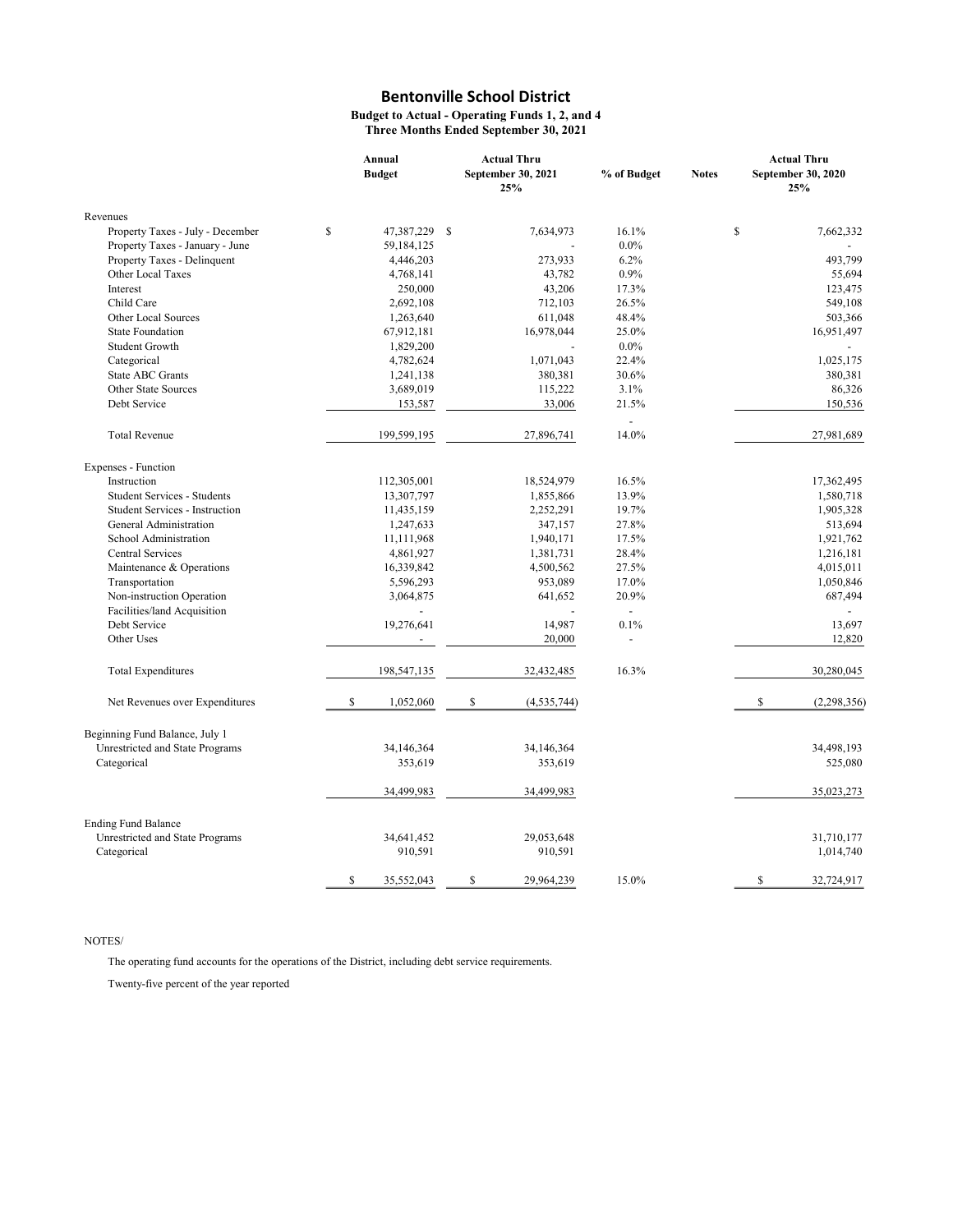### Budget to Actual - Building Fund 3

Three Months Ended September 30, 2021

|                                |    | Annual<br><b>Budget</b>  | <b>Actual Thru</b><br>September 30, 2021<br>25% |             | % of Budget              | <b>Notes</b> | <b>Actual Thru</b><br>September 30, 2020<br>25% |
|--------------------------------|----|--------------------------|-------------------------------------------------|-------------|--------------------------|--------------|-------------------------------------------------|
| Revenues                       |    |                          |                                                 |             |                          |              |                                                 |
| Local property taxes           | \$ | $\overline{\phantom{a}}$ | S                                               |             | $\overline{\phantom{a}}$ | \$           |                                                 |
| Investment income              |    |                          |                                                 |             | $\overline{\phantom{a}}$ |              |                                                 |
| Other local revenues           |    |                          |                                                 |             |                          |              |                                                 |
| Federal and state assistance   |    | 20,000,000               |                                                 | 1,297,466   | 6.5%                     |              |                                                 |
| Total revenues                 |    | 20,000,000               |                                                 | 1,297,466   | 6.5%                     |              |                                                 |
| Expenditures                   |    |                          |                                                 |             |                          |              |                                                 |
| Instruction                    |    | $\overline{\phantom{0}}$ |                                                 |             | $\overline{\phantom{a}}$ |              |                                                 |
| Support services               |    |                          |                                                 | 311,201     |                          |              | 108,183                                         |
| Other                          |    | 26,011,245               |                                                 | 3,786,318   | 14.6%                    |              | 3,998,602                                       |
| Total expenditures             |    | 26,011,245               |                                                 | 4,097,519   | 15.8%                    |              | 4,106,785                                       |
| Changes in fund balances       |    | (6,011,245)              |                                                 | (2,800,053) |                          |              | (4,106,785)                                     |
| Beginning Fund Balance, July 1 |    | 21,718,885               |                                                 | 21,718,885  |                          |              | 25,340,391                                      |
| <b>Ending Fund Balance</b>     | S  | 15,707,640               | S                                               | 18,918,831  |                          | \$.          | 21,233,606                                      |

### NOTES/

The building fund accounts for the acquisition of fixed assets or construction of major capital projects.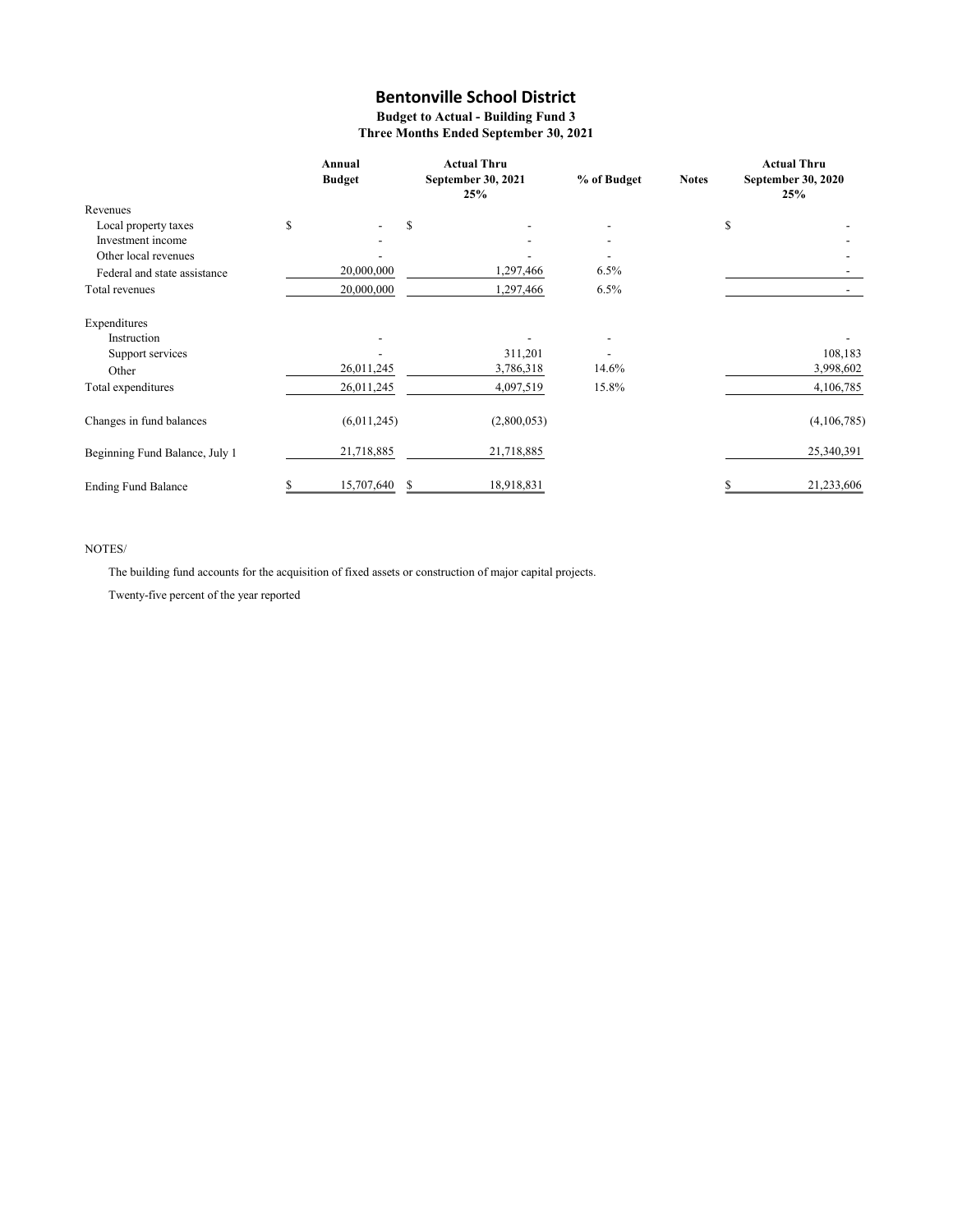Budget to Actual - Capital Outlay Fund 5 Three Months Ended September 30, 2021

|                                | Annual<br><b>Budget</b> |               | <b>Actual Thru</b><br>September 30, 2021<br>25% | % of Budget              | <b>Notes</b> | <b>Actual Thru</b><br>September 30, 2020<br>25% |
|--------------------------------|-------------------------|---------------|-------------------------------------------------|--------------------------|--------------|-------------------------------------------------|
| Revenues                       |                         |               |                                                 |                          |              |                                                 |
| Local property taxes           | \$<br>4,583,714         | <sup>\$</sup> | 326,831                                         | 7.1%                     | A            | \$<br>328,472                                   |
| Investment income              |                         |               |                                                 | $\overline{\phantom{a}}$ |              |                                                 |
| Other local revenues           |                         |               |                                                 | $\overline{\phantom{a}}$ |              |                                                 |
| Federal and state assistance   |                         |               |                                                 |                          |              |                                                 |
| Total revenues                 | 4,583,714               |               | 326,831                                         | 7.1%                     |              | 328,472                                         |
| Expenditures                   |                         |               |                                                 |                          |              |                                                 |
| Instruction                    |                         |               |                                                 |                          |              |                                                 |
| Support services               | 8,828,000               |               | 1,941,832                                       | 22.0%                    | B            | 2,247,757                                       |
| Other                          |                         |               |                                                 |                          |              |                                                 |
| Total expenditures             | 8,828,000               |               | 1,941,832                                       | 22.0%                    |              | 2,247,757                                       |
| Changes in fund balances       | (4,244,286)             |               | (1,615,002)                                     |                          |              | (1,919,285)                                     |
| Beginning Fund Balance, July 1 | 8,299,094               |               | 8,299,094                                       |                          |              | 6,247,619                                       |
| <b>Ending Fund Balance</b>     | 4,054,808               | <sup>\$</sup> | 6,684,092                                       |                          |              | 4,328,335                                       |

### NOTES/

The capital outlay fund accounts for the expenditures of building projects funded by millage for dedicated M & O purposes.

Twenty-five percent of the year reported

A\ Amount represents property taxes collected during the year based on the 2 mil.

B\ Primarily consists of repairs and maintenance expenses to maintain and upgrade the facilities and purchase technology equipment.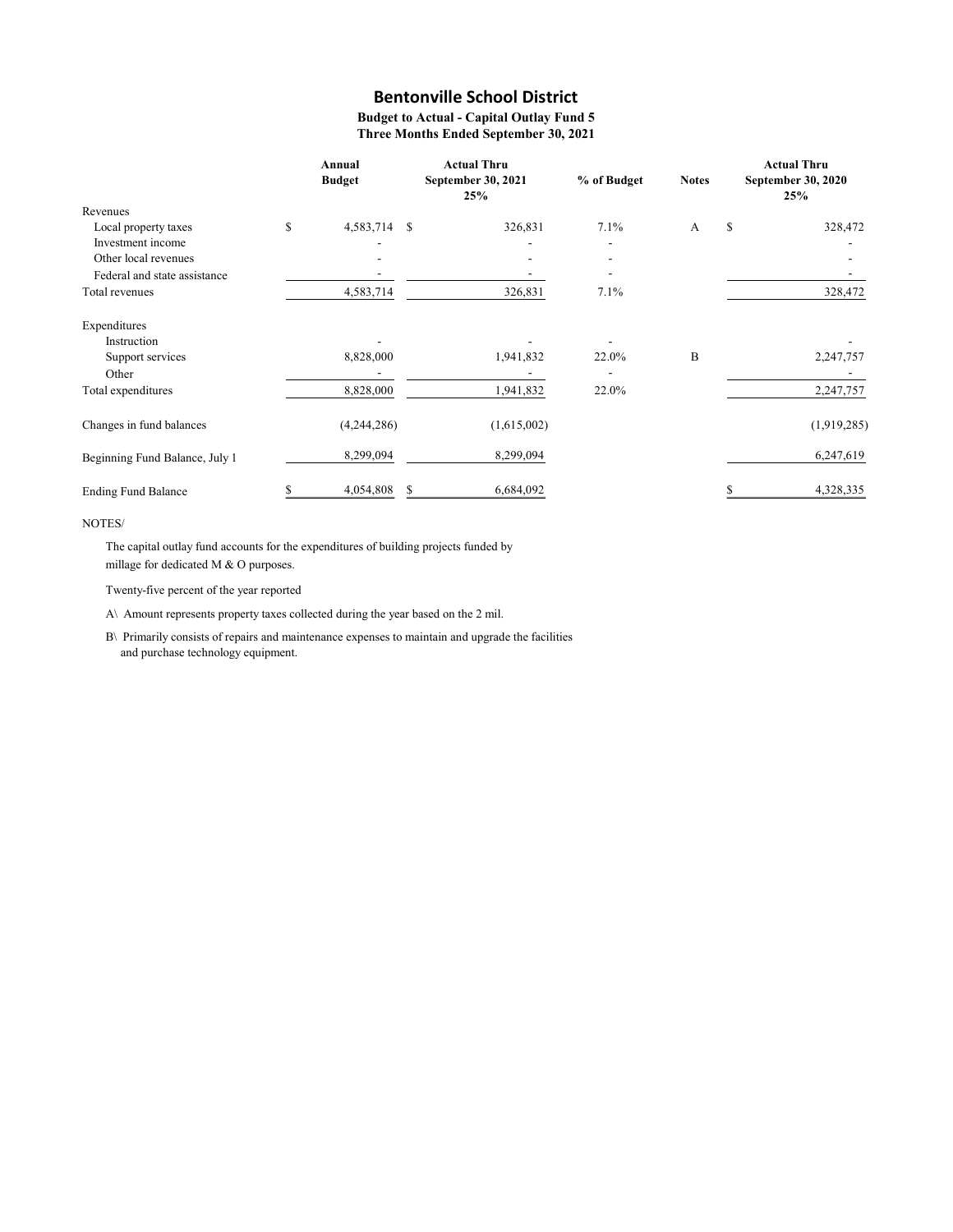Budget to Actual - Federal Fund 6 Three Months Ended September 30, 2021

|                                |    | Annual<br><b>Budget</b> |   | <b>Actual Thru</b><br>September 30, 2021<br>25% | % of Budget | <b>Notes</b> |    | <b>Actual Thru</b><br>September 30, 2020<br>25% |
|--------------------------------|----|-------------------------|---|-------------------------------------------------|-------------|--------------|----|-------------------------------------------------|
| Revenues                       |    |                         |   |                                                 |             |              |    |                                                 |
| Local property taxes           | S  |                         | S |                                                 |             |              | S  |                                                 |
| Investment income              |    |                         |   |                                                 |             |              |    |                                                 |
| Other local revenues           |    |                         |   |                                                 |             |              |    |                                                 |
| Federal and state assistance   |    | 18,795,713              |   | 3,038,284                                       | 16.2%       |              |    | 450,808                                         |
| Total revenues                 |    | 18,795,713              |   | 3,038,284                                       | 16.2%       | А            |    | 450,808                                         |
| Expenditures                   |    |                         |   |                                                 |             |              |    |                                                 |
| Instruction                    |    | 12,885,668              |   | 966,364                                         | 7.5%        |              |    | 703,052                                         |
| Support services               |    | 5,062,866               |   | 2,356,609                                       | 46.5%       |              |    | 396,425                                         |
| Other                          |    |                         |   |                                                 |             |              |    | 820                                             |
| Total expenditures             |    | 17,948,535              |   | 3,322,972                                       | 18.5%       | B            |    | 1,100,297                                       |
| Changes in fund balances       |    | 847,178                 |   | (284, 689)                                      |             |              |    | (649, 489)                                      |
| Beginning Fund Balance, July 1 |    | 3,901,610               |   | 3,901,610                                       |             |              |    | 5,045,531                                       |
| <b>Ending Fund Balance</b>     | \$ | 4,748,788 \$            |   | 3,616,921                                       |             |              | \$ | 4,396,042                                       |

#### NOTES/

The federal fund accounts for the revenue and expenses related to federal programs such as Title I; Title VI-B; Medicaid, etc.

- A\ Amount represents revenue received from various federal agencies. Revenue is received on a reimbursement basis (with the exception of Medicaid). For example, May expenses are not reimbursed until June.
- B\ Expenses incurred for federal programs. Expenses range from salaries and benefits to supplies and technology to be used in the classroom.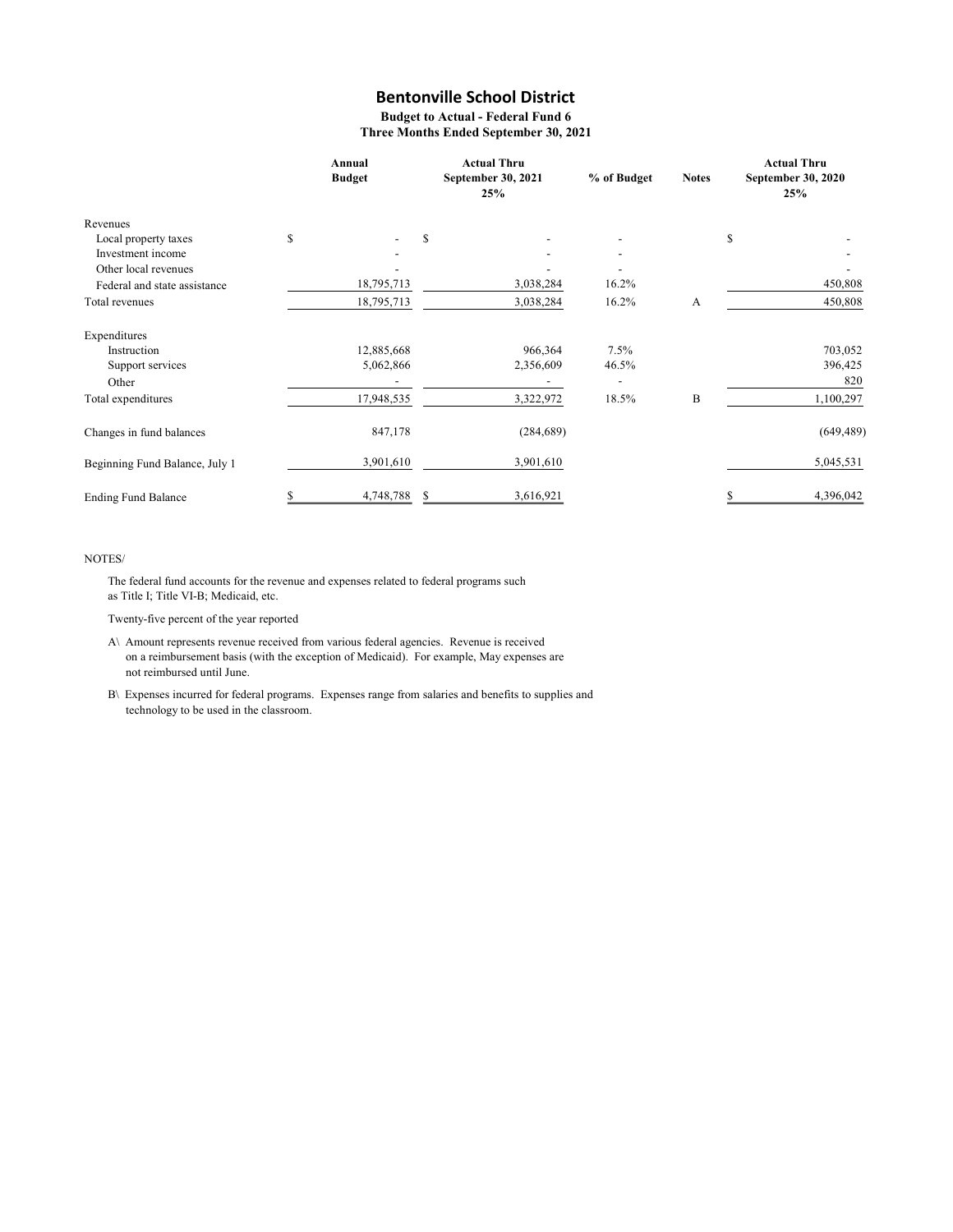Budget to Actual - Activity Fund 7 Three Months Ended September 30, 2021

|                                           | Annual<br><b>Budget</b> |   | <b>Actual Thru</b><br>September 30, 2021<br>25% | % of Budget | <b>Notes</b> | <b>Actual Thru</b><br><b>September 30, 2020</b><br>25% |           |
|-------------------------------------------|-------------------------|---|-------------------------------------------------|-------------|--------------|--------------------------------------------------------|-----------|
| Revenues                                  |                         |   |                                                 |             |              |                                                        |           |
| Local property taxes<br>Investment income | \$                      | S |                                                 |             |              | \$                                                     |           |
| Other local revenues                      | 3,800,000               |   | 1,245,689                                       | 32.8%       | А            |                                                        | 1,043,759 |
| Federal and state assistance              |                         |   |                                                 |             |              |                                                        |           |
| Total revenues                            | 3,800,000               |   | 1,245,689                                       | 32.8%       |              |                                                        | 1,043,759 |
| Expenditures                              |                         |   |                                                 |             |              |                                                        |           |
| Instruction                               |                         |   |                                                 |             |              |                                                        |           |
| Support services                          |                         |   |                                                 |             |              |                                                        |           |
| Other                                     | 3,800,000               |   | 1,081,453                                       | 28.5%       | A            |                                                        | 808,682   |
| Total expenditures                        | 3,800,000               |   | 1,081,453                                       | 28.5%       |              |                                                        | 808,682   |
| Changes in fund balances                  |                         |   | 164,235                                         |             |              |                                                        | 235,077   |
| Beginning Fund Balance, July 1            | 3,962,870               |   | 3,962,870                                       |             |              |                                                        | 3,496,284 |
| <b>Ending Fund Balance</b>                | \$<br>3,962,870         | S | 4,127,105                                       |             |              | S                                                      | 3,731,361 |

### NOTES/

The activity fund accounts for revenues generated from fundraising activities; student fees, athletic gates and donations. Expenses are used for various student activities; scholarships, etc.

Twenty-five percent of the year reported

A\ Amounts can vary from year to year based on the schools' fundraising activities.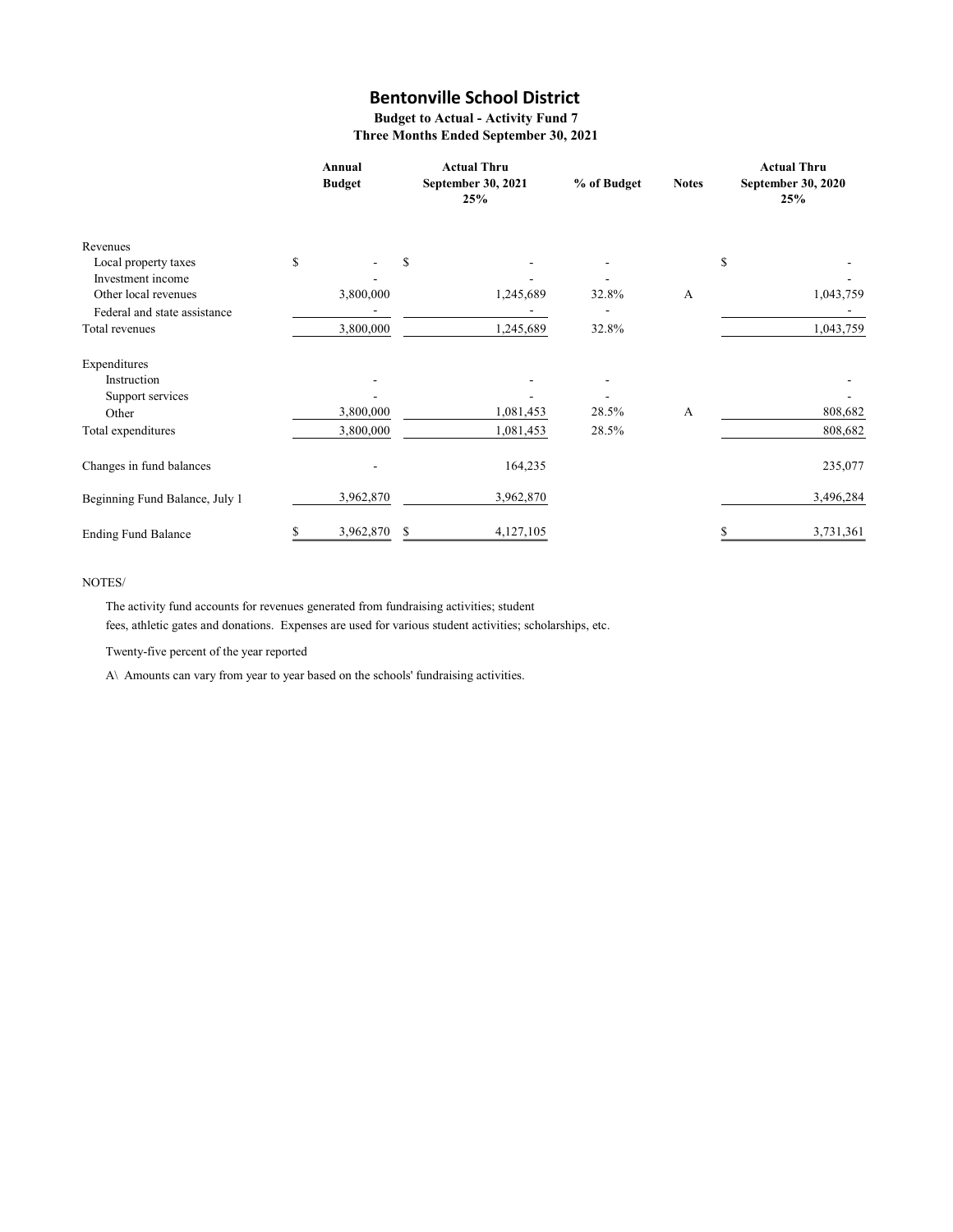Budget to Actual - Food Service Fund 8 Three Months Ended September 30, 2021

|                                |    | Annual<br><b>Budget</b> |    | <b>Actual Thru</b><br>September 30, 2021<br>25% | % of Budget | <b>Notes</b> | <b>Actual Thru</b><br>September 30, 2020<br>25% |  |
|--------------------------------|----|-------------------------|----|-------------------------------------------------|-------------|--------------|-------------------------------------------------|--|
| Revenues                       |    |                         |    |                                                 |             |              |                                                 |  |
| Local property taxes           | \$ |                         | \$ |                                                 |             |              | \$                                              |  |
| Investment income              |    |                         |    |                                                 |             |              |                                                 |  |
| Other local revenues           |    | 563,821                 |    | 192,388                                         | 34.1%       | А            | 181,428                                         |  |
| Federal and state assistance   |    | 5,870,266               |    | 846,767                                         | 14.4%       | B            | 176,571                                         |  |
| Total revenues                 |    | 6,434,087               |    | 1,039,155                                       | 16.2%       |              | 357,999                                         |  |
| Expenditures                   |    |                         |    |                                                 |             |              |                                                 |  |
| Instruction                    |    |                         |    |                                                 |             |              |                                                 |  |
| Support services               |    | 15,078                  |    | 4,302                                           | 28.5%       |              | 3,691                                           |  |
| Other                          |    | 6,416,258               |    | 471,110                                         | 7.3%        | $\mathbf C$  | 262,180                                         |  |
| Total expenditures             |    | 6,431,336               |    | 475,412                                         | 7.4%        |              | 265,871                                         |  |
| Changes in fund balances       |    | 2,752                   |    | 563,743                                         |             |              | 92,128                                          |  |
| Beginning Fund Balance, July 1 |    | 1,693,343               |    | 1,693,343                                       |             |              | 1,447,879                                       |  |
| <b>Ending Fund Balance</b>     | \$ | 1,696,095               | \$ | 2,257,086                                       |             |              | 1,540,007                                       |  |

#### NOTES/

The food service fund accounts for transactions related to the food service program of the District.

Twenty-five percent of the year reported

A\ Other local revenue consists of fees charged to students and staff for food.

B\ Amount represents federal reimbursements for free/reduced students.

C\ Amount represents expenses paid to Aramark to manage food service department. Costs include salaries, food costs, management fees and supplies.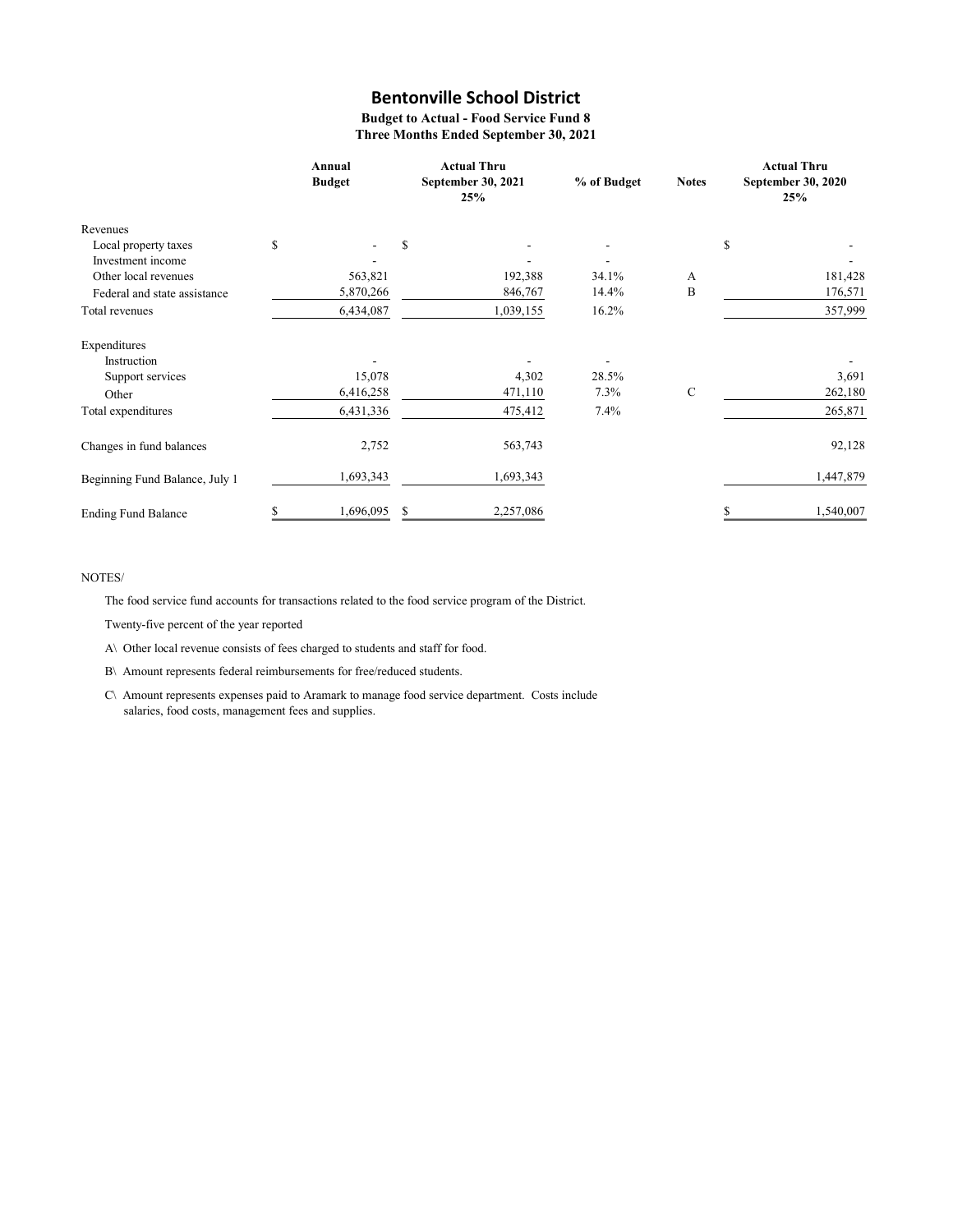Budget to Actual - Operating Funds 1, 2, and 4

Three Months Ended September 30, 2021

|                                         | Annual |                |   | <b>Actual Thru</b> | $\%$           |              | <b>Actual Thru</b>       |  |
|-----------------------------------------|--------|----------------|---|--------------------|----------------|--------------|--------------------------|--|
|                                         |        | <b>Budget</b>  |   | September 30, 2021 | of Budget      | <b>Notes</b> | September 30, 2020       |  |
| 61110 Certified Salaries                | \$     | 96,663,745 \$  |   | 16,255,327         | 16.8%          | \$           | 15.118.246               |  |
| 61120 Classified Salaries               |        | 22,571,174     |   | 3,530,291          | 15.6%          |              | 3,258,388                |  |
| 62X10 Certified and Classified Benefits |        | 30,782,552     |   | 5,075,971          | 16.5%          |              | 4,730,424                |  |
| 62321 Outsourcing Surcharge (0.50 %)    |        | 302,920        |   | 32,921             | 10.9%          |              | 25,417                   |  |
| 63100 Purchased Services                |        | 10,500         |   |                    | $0.0\%$        |              |                          |  |
| 63200 Instructional Services            |        | 9,500          |   |                    | $0.0\%$        |              | 336                      |  |
| 63220 Substitute Service                |        | 2,186,196      |   | 222,247            | 10.2%          |              | 58,024                   |  |
| 63310 Cert. Prof. Development           |        | 336,839        |   | 60,738             | 18.0%          |              | 15,121                   |  |
| 63320 Class. Prof Development           |        | 24,550         |   | 140                | 0.6%           |              | $\blacksquare$           |  |
| 63410 Pupil Services                    |        | $\blacksquare$ |   | $\blacksquare$     | $\blacksquare$ |              | $\overline{\phantom{a}}$ |  |
| 63430 Accounting                        |        | 45,000         |   |                    | $0.0\%$        |              |                          |  |
| 63440 Legal                             |        | 87,000         |   | 19,184             | 22.1%          |              | 15,155                   |  |
| 63450 Medical                           |        | 55,000         |   | 7,350              | 13.4%          |              | 10,878                   |  |
| 63460 Info Tech                         |        |                |   |                    |                |              |                          |  |
| 63490 Other Professional                |        | 3,740          |   | 105                | 2.8%           |              | 24,530                   |  |
| 63530 Software Support                  |        | 278,600        |   | 186,793            | 67.0%          |              | 193,624                  |  |
| 63900 Other Purchase Service            |        | 932,301        |   | 12,741             | 1.4%           |              | 218,340                  |  |
| 64100 Water & Sewer                     |        | 620,020        |   | 112,434            | 18.1%          |              | 87,807                   |  |
| 64210 Sanitation                        |        | 438,445        |   | 91,083             | 20.8%          |              | 59,733                   |  |
| 64230 Cleaning Services                 |        | 6,365,300      |   | 1,575,765          | 24.8%          |              | 1,466,168                |  |
| 64240 Lawn Care                         |        | 725,000        |   | 217,107            | 29.9%          |              | 141,803                  |  |
| 64300 Repairs & Maintenance             |        | 98,560         |   | 19,969             | 20.3%          |              | 12,212                   |  |
| 64400 Rental                            |        | 412,443        |   | 82,160             | 19.9%          |              | 75,714                   |  |
| 64900 Other Property Service            |        | 23,750         |   | 356                | 1.5%           |              | 1,624                    |  |
| 65210 Property & Liability Insurance    |        | 815,220        |   | 785,220            | 96.3%          |              | 579,855                  |  |
| 65240 Fleet Insurance                   |        | 180,000        |   | 148,062            | 82.3%          |              | 137,866                  |  |
| 65250 Student Accident Ins              |        | 24,020         |   | 19,520             | 81.3%          |              | 23,020                   |  |
| 65310 Telephone                         |        | 173,433        |   | 30,956             | 17.8%          |              | 39,300                   |  |
| 65320 Postage                           |        | 112,962        |   | 28,024             | 24.8%          |              | 6,940                    |  |
| 65330 Network Systems                   |        | 278,800        |   | 92,966             | 33.3%          |              | 138,338                  |  |
| 65400 Advertising                       |        | 500            |   | 172                | 34.4%          |              | 226                      |  |
| 65500 Printing & Binding                |        | 413,429        |   | 75,134             | 18.2%          |              | 75,145                   |  |
| 65600 Tuitions                          |        | 660,644        |   |                    | $0.0\%$        |              |                          |  |
| 65800 Travel expenses                   |        | 1,186,842      |   | 100,270            | 8.4%           |              | 174,147                  |  |
| 66100 General Supplies & Materials      |        | 5,125,709      |   | 1,130,097          | 22.0%          |              | 1,524,954                |  |
| 66150 Allocation (\$500) Supplies       |        | 234,025        |   | 82,477             | 35.2%          |              | 84,736                   |  |
| 66210 Natural Gas                       |        | 673,558        |   | 100,297            | 14.9%          |              | 52,736                   |  |
| 66220 Electricity                       |        | 3,305,584      |   | 972,352            | 29.4%          |              | 726,102                  |  |
| 66260 Gasoline & Diesel                 |        | 400,000        |   | 81,299             | 20.3%          |              | 59,362                   |  |
| 66410 Textbooks                         |        | 64,600         |   |                    | $0.0\%$        |              | 64,590                   |  |
| 66420 Library Books & Periodicals       |        | 88,350         |   | 18,292             | 20.7%          |              | 14,356                   |  |
| 66500 Technology Supplies               |        | 69,500         |   | 13,705             | 19.7%          |              | 2,000                    |  |
| 66510 Software                          |        | 964,943        |   | 852,155            | 88.3%          |              | 444,679                  |  |
| 66520 Other Supplies-Tech               |        | 12,567         |   | 7,127              | 56.7%          |              | 59                       |  |
| 67000 Bldg & Land Improvement           |        |                |   |                    | ä,             |              |                          |  |
| 67300 Equipment                         |        | 153,220        |   | 3,646              | 2.4%           |              | 229,285                  |  |
| 68100 Dues & Fees                       |        | 1,325,953      |   | 338,119            | 25.5%          |              | 359,954                  |  |
| 68300 Interest/Principal                |        | 19,276,641     |   | 14,987             | 0.1%           |              | 13,697                   |  |
| 68600 Penalties and Interest            |        | 10,000         |   | 10,000             | 100.0%         |              | $\sim$                   |  |
| 68800 Taxes                             |        | 3,500          |   | ÷                  | $0.0\%$        |              |                          |  |
| 68900 Misc Expenditures                 |        | 20,000         |   | 24,927             | 124.6%         |              | 15,152                   |  |
|                                         |        |                |   |                    |                |              |                          |  |
|                                         | \$     | 198,547,135    | S | 32,432,485         | 16.3%          | \$           | 30,280,045               |  |

NOTE/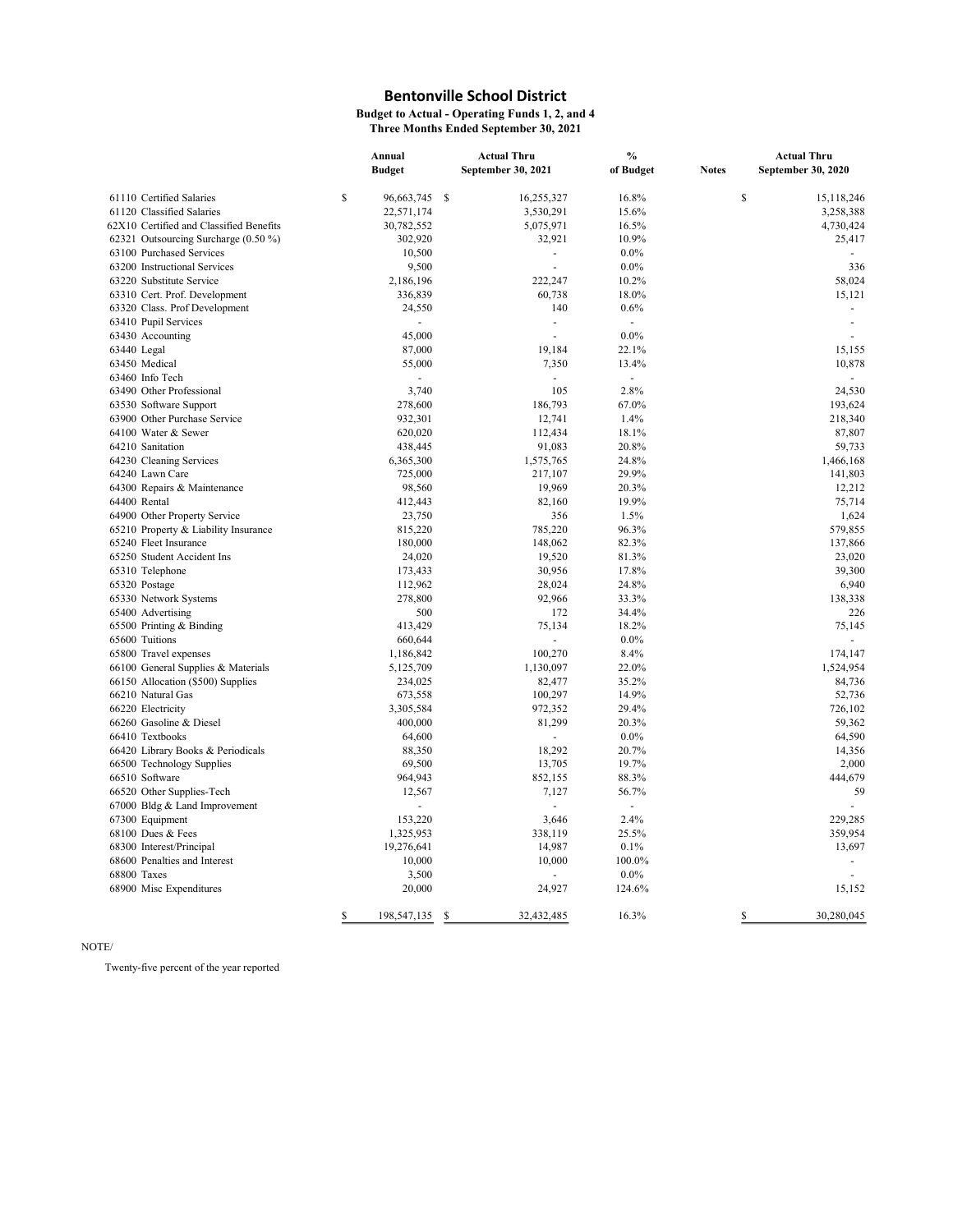